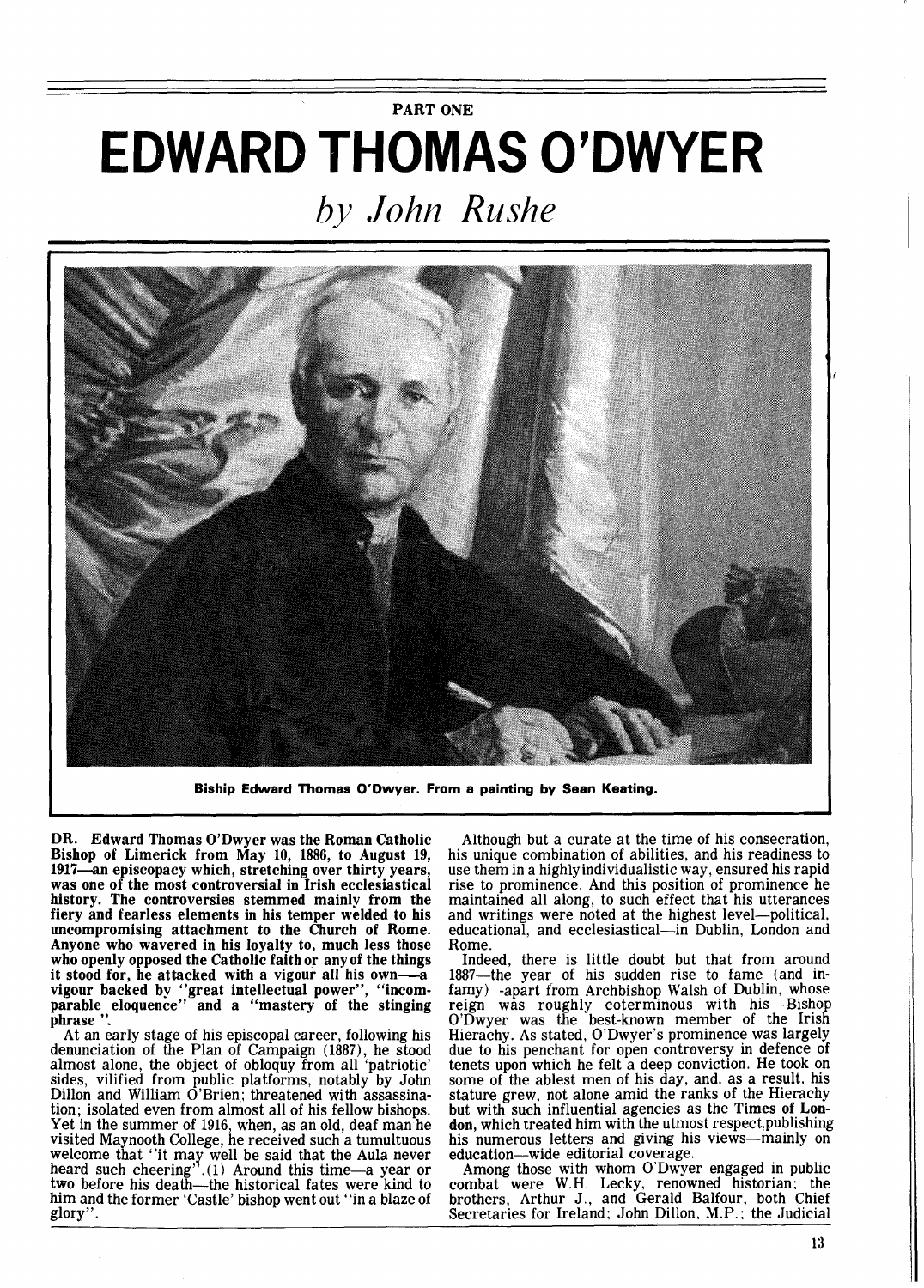Commissioners under the Educational Endowment Act; W.T. Starkie, Resident Commissioner for Education; Rev. Dr. Walter McDonald, prefect of the Dunboyne Establisment, Maynooth ; Anthony Traill, Provost of Trinity College, Dublin; Michael Davitt; Sir Horace Plunkett; Wilfred Ward, Editor of Dublin Review; together with, at various times, such weighty organs as the Freeman's Journal; Daily Express; Irish Times; Evening Mail; London Times; Spectator and Pall Mall Gazette. In the majority of cases the bone of contention was education, in so far as, in the judgement of O'Dwyer, its content was defective in Catholic eyes and its administration unjust to Catholic interests.

When in May, 1886, at the age of 44, O'Dwyer became Bishop of Limerick, the Irish Hierarchy was dominated by the two archbishops, Thomas William Croke of Cashel and William Walsh of Dublin. Walsh had been promoted to Dublin from the Presidency of Maynooth College in 1885, and so outstanding was his ability, enhanced by the importance of his See, that he overshadowed all of the other bishops, including Archbishops Michael Logue of Armagh and John McEvilly of Tuam. And Croke, who held political views very similar to Walsh.. . "worked closelywith the Archbishop of Dublin in his efforts to formulate episcopal policy". Meanwhile, in the uneasy atmosphere of the time, with the land and education ques- tions in ferment, not to speak of the agitation for Home Rule,

the average bishop, in his own diocese looked to a few able and/or influential prelates to give central direction to the Church's relations with the Nation and the State.  $(2)$ 

State. (2)<br>But O'Dwyer was no average bishop and had no inten-<br>tion of burying his independence in the pack. To highlight this aspect of his personality it is necessary to stress the closeness and dominance of the Cashel-Dublin Metropolitans. For years Walsh had been a great admirer of Croke's magnetic personality and his manly support for tenant farmers, whilst Walsh's nationalist leanings and intellectual brilliance attracted him to Croke, who had strenuously fought against British intrigue at the Vatican to have Walsh elected to Dublin. These two men wrote to each other as brothers and their mutual understanding and talents—ideally complementary—made for a powerful alliance to which the Hierarchy as a body could trustfully look for leadership. When, therefore, the newly-promoted curate in Limerick, a bare few months af

tread an independant path, winning wide publicity for his bold pronouncements on education and pressing **W** alsh on the university question, even implying that the bishops and he, Walsh, as their leader, could be more active in this vital matter, the Cashel-Dublin axis showed annoyance. When, a little late, O'Dwyer openly defied them by refusing to resign from the Senate of the 'Royal University, the annoyance grew to hostility. Later still, when he again broke ranks and publicly condemned the Plan of Campaign and boycotting the result was utter dismay. And when he yet went further and published the contents of the Roman Rescript (which condemned the Plan and boycotting) against the low-key policy "agreed Plan and boycotting) against the low-key policy "agreed unanimously" by the Hierarchy, it was as if Vesuvius had finally erupted, leaving the "maverick" (3) Bishop of<br>Limerick ostracised from practicallly all of his fellows-a victim of his own wilful impetuosity, or, as he saw it, the champion of his own conscience.

This was a crucial period in Irish Church history with O'Dwyer's "outrageous" conduct, abetted by Dr. Healy, Co-adjutor of Clonfert, ushering the Irish Hierarchy into an ugly confrontation with the Vatican. O'Dwyer's standing with his fellow bishops may be gauged from contemporary comments : -

12 January, 1887, (Croke to Walsh, on O'Dwyer's refusal to resign as Senator of the Royal University): I knew well ever since the display at the Consecration dinner that E.T. **(4)** would give trouble ...... He must be put down, and will not, I apprehend, except by ...... the Propaganda......How practically had we better approach + E.T. 'Frappez, frappez vite' (5) should be our word.

13 January, 1887, (Bishop Gillooly of Elphin to Walsh): I saw with no small pain and surprise the letter from Dr. O'Dwyer in the "Freeman". Such a departure from what I may call his promise to the Standing Committee very regrettable and I fear suggestive of singularity of action in the future. If a timely preventative to such an evil can be devised it would be charity to apply it at once.

June 14, 1888, (Croke to Walsh who was about to arrive home): The general impression is that he (O'Dwyer) has lost his head. How else account for his eccentricity and audacious egotism? 'Tis hard to hold one's tongue under the circumstances.

But O'Dwyer had not lost his head. It was his style, and was to remain his style throughout his life.

The Plan of Campaign—which was in essence a refusal by the tenants to pay rents unless the landlord offered a fair reduction--was a testing time for the Irish Catholic Hierarchy. The two leading archbishops, Croke and Walsh, supported it, while O'Dwyer opposed it. And the climax came when Rome in a special Rescript sided with the Bishop of Limerick and condemned the Plan and boycotting.

Caught between the Holy See on one side and, on the other, the harassed tenantry backed by the Irish Catholic  $M.P.s$  (who deeply resented Rome's intrusion into what they considered their political affairs), the dilemma of the bishops was unenviable. If ever a united Hierarchy, stamped by tact and solidarity, was called for, it was now; but with O'Dwyer openly and defiantly stepping out of line, with the backing of Bishop Healy of Clonfert and the Tory press (Catholic and Protestant), this dilemma was gravely compounded. Seldom has the unity of the Catholic Church in Ireland faced such peril, with the Hierarchy in overt dissension and with the credibility of the Holy See being openly questioned for its alleged collusion with Ireland's enemies. On the gravity of the crisis Dr. Walsh, in great relief, remarked in retrospect:-

Men's minds were sorely troubled. It seemed almost to be the opinion of some that all the ancient moorings of our Irish Catholicity had been disturbed, and that our nation was in danger of drifting away upon these shoals where other nations, once as Catholic as ours, thank God, still is, had made shipwreck, if not of the faith, at all events of that hearty loyalty to the Holy See, the loss of which the faith of no Catholic nation could long survive. It is only since my return to Ireland that I have been able to realise the painful intensity of the crisis through which our people had, thank God, safely passed. (6)

Judged strictly within the limits of the Irish Church-Rome relations, the formal Rescript; condemning the Plan was a signal victory for O'Dwyer and a severe rebuke for Walsh and Croke. It was also an enormous bonus to O'Dwyer's prestige, watched as this controversy was by tens of thousands of partisan spectators at home and in Britian.

Be it said to the credit of the two Archbishops that both of them obediently bowed to Papal authority, but it took all of Walsh's superb diplomacy—a skilful amalgam of respectful obedience to Rome, deterential admonition to the Catholic M.P's and expressed sympathy with the tenants—to steer the Irish Catholic Church unharmed through these critical days.

But O'Dwyer's crisis was far from over. The "conse-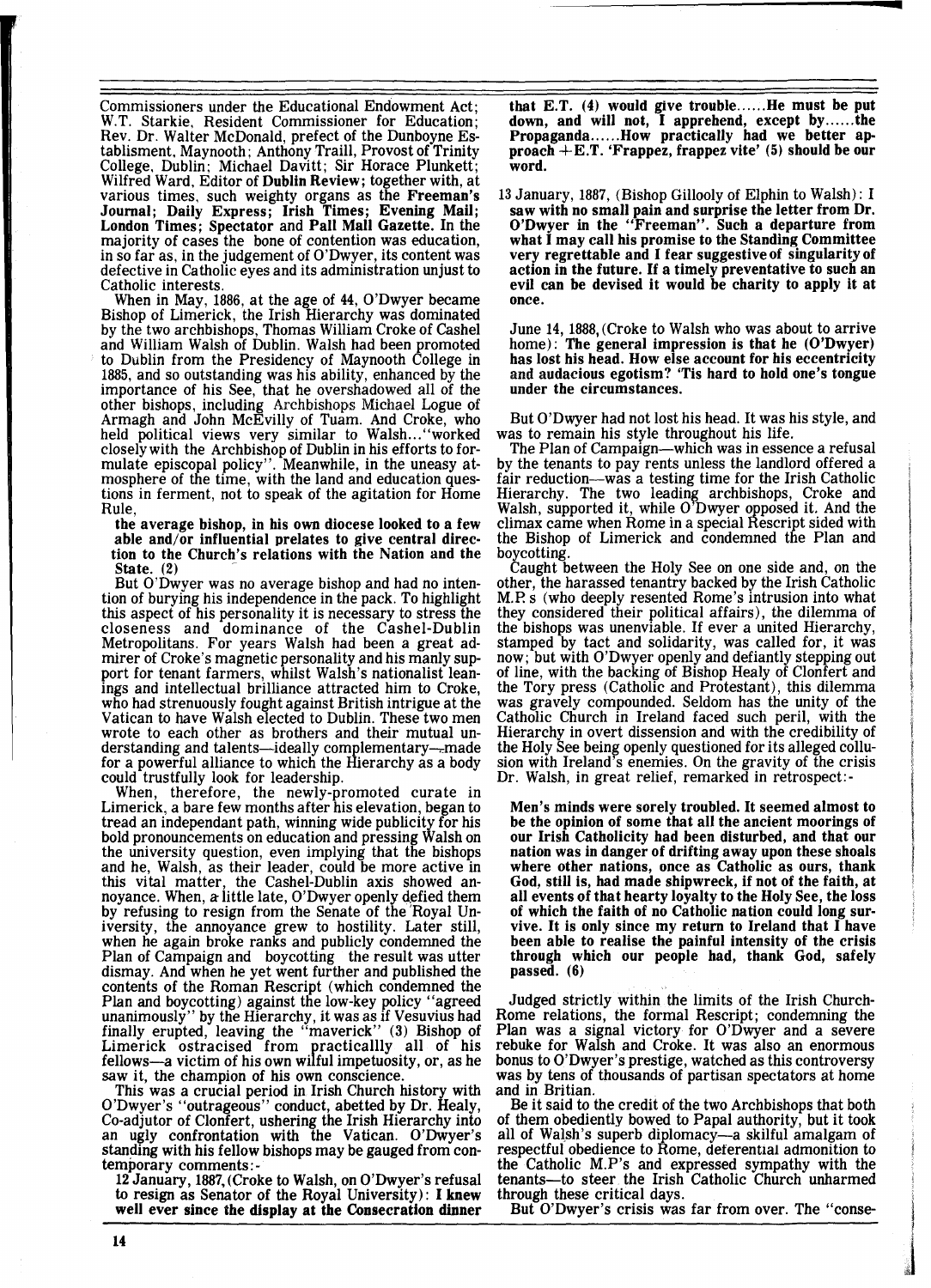

quences.. ... .most tragic and mortifying" of his actions long outlived the reconciliation of the Hierarchy with Rome. The Catholic M.P.'s and their supporters remained unappeased and continued to hurl fulminations at the temporal arm of the Papacy, but since the Papacy was some distance away, they vented their most bitter anger on its most vocal Irish agent, the Bishop of Limerick, who, in May, 1888, on the eve of a meeting organised for Limerick by the National league to further the Plan of Campaign, "authora tively " addressed a letter to the Mayor (at the same time ensuring that the press got copies) forbidding his priests to attend and ruling that it was "a grievous sin for any Catholic to disobey the Decree", and "a much more grievous sin under any and "a much more grievous sin under any pretext to deny the Pope's authority to issue it". **(7)** The letter caught everybody—not least his colleagues in the Hierarchy-unawares ; it was "the sensation of the

hour", and O'Dwyer's public ordeal had begun. As regards the attendance at the Limerick meeting, apart from ensuring the absence of the priests, the Bishop's letter was of little avail. William O'Brien, M.P., got a hero's welcome from 20,000 people gathered from Counties Limerick, Clare and Tipperary, and in a speech, modelled on that of Mark Antony over Caesar's body, drew jeers from the crowd at every mention of O'Dwyer's name.

Having paid his respects to the Bishop's high office and having asked the people to do likewise, O'Brien lashed out:-

..... .never was Catholic Limerick called upon to strike a better blow, either for the old faith or for the old land...... (prolonged cheering)......aye, and in defence of the civil liberties of the Irish priests as well as of the Irish people (cheers). .... .from that duty I will not be deterred by threats (prolonged cheering). ..... threats, the rashest, the most unjust, aye, and I will say, the most disgraceful, that ever came from an Irish ecclesiastic (cheers, and a voice...... 'and  $a$ —')

In a blunt reference to O'Dwyer's isolationwithin the Hierarchy, O'Brien continued: -

He (O'Dwyer) must excuse us if we do not feel altogether overwhelmed by his thunders when we remember that Archbishop Croke (cheers) and Archbishop Walsh (cheers) are included in the sweep of his censures......

And Mr. J.R. Cox, M.P., took up where O'Brien left off:-

According to (O'Dwyer) they were committing a mor- tal sin by coming to the meeting (laughter). .... .The Papal Rescript was not binding on them for they knew it was based on error (cheers), and, if by attending the meeting he (Cox) was 'crushed into powder', he would be crushed under the protection of the great Rock of Cashel (cheers)". (8)

This extraordinary spectacle—-the public humiliation of a bishop—was repeated at several other meetings that of a bishop-was repeated at several other meetings that day (and subsequently), and was lavishly reported in the Irish and British press. Michael Davitt (at Bray) and John Dillon (at Dalkey and Kildare) were particularly bitter, using language which O'Dwyer termed "schismatical". Davitt branded O'Dwyer's action as:-

the worst possible form of clerical dictatorship.. ... .which has worked such manifest injury to the Church on the Continent.. .. ..and which, if shared by any large number of bishops and priests, would shatter to its very foundations the Catholic Church of this country.

Dillon lambasted Rome:-

I believe that the authorities in Rome are learning.. .... that it is one of the greatest scandals recorded in the history of our faithful people that now in the hour of our trial the authority of Rome should be quoted by every rack-renting landlord in Ireland. (9)

On the Thursday following the Limerick meeting, William O'Brien travelled to Rathkeale (where O'Dwyer was on visitation) to receive an address of welcome from the local branch of the League and Town Commissioners. Later he was escorted to Ardagh where he was met by the parish priest and thence to the troubled Glensharrold Estate where he lauded the "silenced" Father Ambrose.

In the newspapers of the time, notably United Ireland<br>of which William O'Brien was editor, accounts were prinof which William O'Brien was editor, accounts were prin- ted of dozens of resolutions from public bodies all over the country in support of the anti-Rescript resolution of the Irish Catholic M.P. S and explicitly or implicitly denouncing O'Dwyer.

It was around this time, too, that O'Dwyer was threatened with assassination; the letter, undated and unsigned, for all its brutal imagery, had shades of the seething anger which O'Dwyer had drawn upon himself:-

Don't go out......you will be done away with if you go into the chapel to say Mass you will be shot for there is (sic) men going from Dublin to send you to atternity (sic) for your conduct you are not a Catholic...... how mutch (sic) money did Balfour give you. The next thing we will here (sic) is your turning a protestant......you Rotton (sic) Orange Man.

This threat of assassination--if genuine--would scarcely have surprised O'Dwyer, much less have deterred him from his "fearless championship of truth as he saw it", for early in his episcopate the Nationalist M.F. S had sent him a warning through his priest friends to be careful of his public utterances or they would "retaliate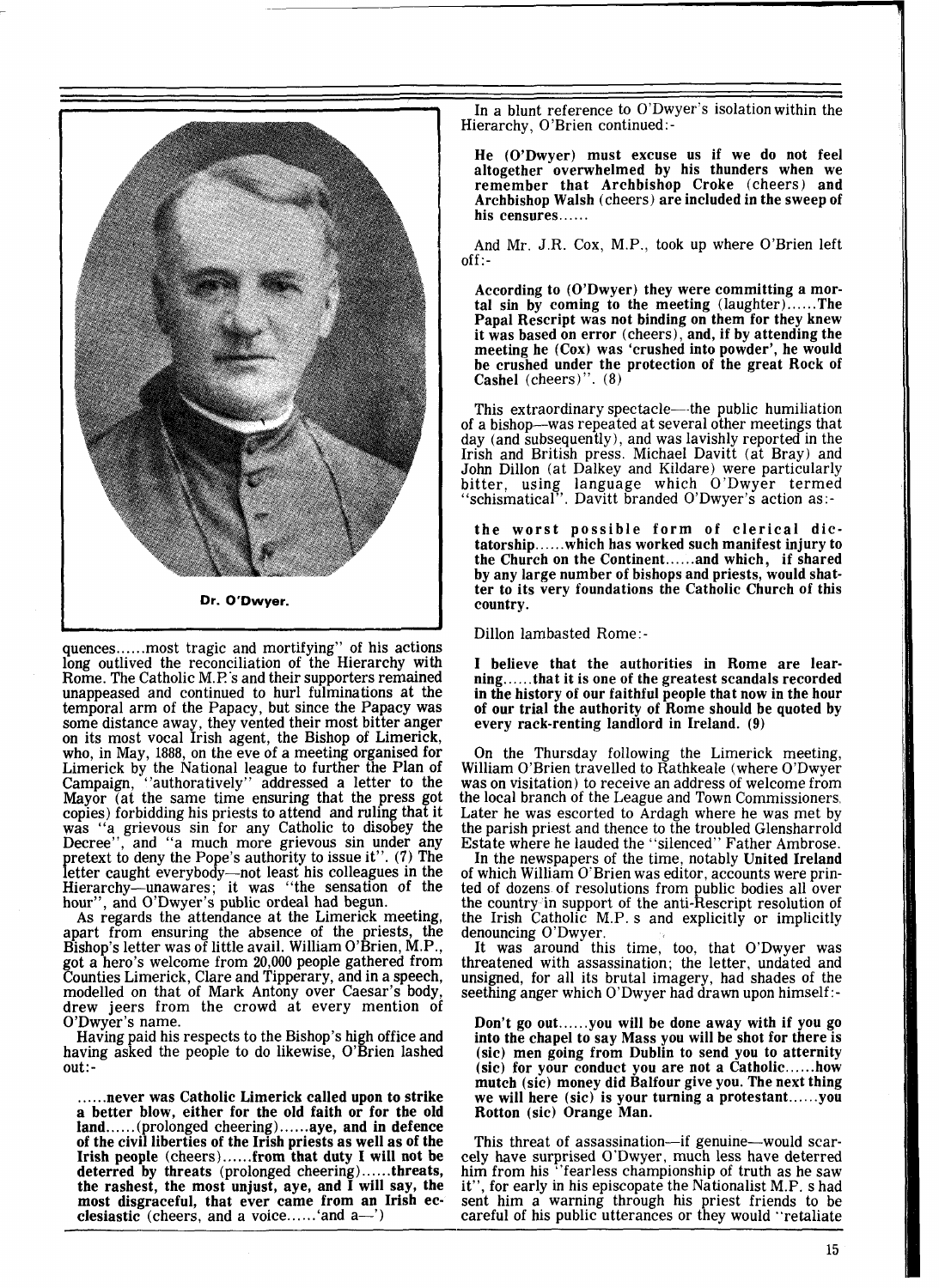### with a heavy hand". (10)

But "Dr. O'Dwyer, while the storm was blowing in all its fury, devoted his time and attention to the diocese' He did this, but with his cause under attack and his capacity for work prodigious, he did a lot more. Undeterred. and with ceaseless energy, he persisted in publicly defending his stand against all adversaries; and from conviction, and presumably at times for strategic reasons, he ranged his battle lines as often as he could under the banner of the Holy See.

His polemical letters were always formidable and, at times, devastating, fluently written in a "trenchant style" and with the uncanny "gift of hitting the nail fiercely and accurately on the head", his wide learning affording him an easy source of reference. The tone varied with the subject, from deep piety to bitter scorn; from burning passion to humorous anecdote; from open accusation to subtle innuendo. Depending on the mood, he would soften with praise only to hurt the more with a stinging taunt. Like all big men, Bishop O'Dwyer had big faults. On occasions, his "too great enthusiasm to exercise restraint" (11) would lead him to extremes and to the use of language "neither select nor dignified". (12)

When O'Dwyer was appointed bishop he adopted as his motto: Virtuti non armis fido - I trust in virtue not in force - but this peaceful approach placed him in a not uncommon difficulty: that when one condemns the means employed to attain an end one is often accused of condemning the end itself. Thus, for example, O'Dwyer was accused of siding with the landlords and of opposing Home Rule; indeed, his role in the aftermath of the 1916 Rising-a subject we will discuss in Part 2-is sometimes erroneously attributed to a sudden conversion to nationalism. It is therefore important to record his attitude to some of the leading-questions of his early episcopate :

On boycotting :

I held that with an excitable people like ours that you cannot mark a man out to be "boycotted" without a terrible risk of crime, the crime of murder......What was I to do? Was I to stifle my conscience for popularity? Is the applause of the people the highest object in life? (13)

And in a thinly veiled swipe at Archbishops Croke and Walsh he asked:-

Am I a Catholic bishop allowed to form my own opinions, or must I suppress my own judgement as if I were the paid creature of a political organisation ? (14)

On Home Rule:-

When the Home Rule question was thrust aside in the early days of the Land League I wrote a letter of protest in your paper (Freeman's Journal) and I have never withdrawn from that position. Why then am I denounced as an anti-Nationalist?......As for the epithet, Unionist, as applied to me, it ought to be enough that since the day I stood on the hustings with Isaac Butt in 1870 until the present moment I have never wavered in my convicion and my assertion of the right of the country to self-government. (15)

On the land question

I am a land reformer. I detest as earnestly as any man the opposition of heartless landlords and would go to any length, sanctioned by religion, to restrain them. I believe there will never be peace in Ireland or prosperity until every farmer is the owner of his farm. (16)

Here it may be added that O'Dwyer was deeply dis-

trustful o; Parnell and as a priest had fully supported the<br>Roman Instruction of 1883 prohibiting clerics from contributing to the Parnell Testimonial Fund. Then in November, 1888, Captain O'Shea, M.P., wrote to O'Dwyer informing him of the great "social wrong" and "scandal" that had arisen from Parnell's liaison with Mrs. O'Shea. And this same Mr. Parnell was the leader of the Irish Parliamentary Party, upon whose efforts in Westminster the future hopes of Ireland rested—tl hopes of the Hierarchy, as well as the hopes of the Irish people, not alone for a solution of the land question and Home Rule, but for the provision of a university acceptable to Catholics. Since O'Dwyer demanded the utmost in integrity from men in public life, it is not surprising that his feelings for the Irish Party were less than warm, led by such a man and flirting, as they were as a political group, with English Liberals. To O'Dwyer, the Liberals' secularist attitude towards education was their most important character and of their influence on affairs in Ireland he held a profound distrust. Of them he said:-

.....it is utterly unjust and utterly tyrannical for any people to try and starve us educationally because we are true to our country and to our Faith. These men, these doctrinaires—and I am sorry to say that they are among your leading Liberal doctrinaires in England-these men object to giving a fair share of the educational endowments of the country to places like this (i.e. Christian Brothers' Schools) on educational grounds. They pretend that they simply want to promote secular education. Not at all. They don't love education so much as they hate the Catholic faith, If they could secularise us, if they could undermine our faith, get us to forget our country, then they would be happy indeed. (17)

Twenty years later (1906) he had not changed his  $mind$  : -

Complete popular control is the watchword of the Liberals on the school question. They make no secret of it......That means complete Protestant control of Catholic schools. (18)

Nor was O'Dwyer's distrust of the Liberals in anyway mollified by the public harassment vented on him by their allies, the Irish Parliamentary Party. At the end of May, 1890, O'Dwyer, in a public letter renewed his condemnation of the Plan of Campaign and boycotting from his diocese, which letter drew an angry reply from John Dillon, speaking in the House of Commons:-

The Right Reverend Dr. O'Dwyer, Bishop of Limerick, has gone so far as to write one of the most infamous, cowardly, dastardly letters ever printed by ecclesiastical hand, and he does this as the servant of the Government of Ireland. (19)

Once again O'Dwyer leaped for his sword and in a stinging reply poured scorn on

this poor young member of Parliament" who "boasting of his Catholicity, the friend of bishops and archbishops" (uses) "the privilege of the faith in order to get near the Father of the Faithful to stab him in the back."

Piling on the scorn, O'Dwyer branded Dillon's collecting of money to help the evicted tenants as "profitable employment" and lampooned his imprisonment : -

But I will tell him this, that if at any time I should be put into prison for a cause that I professed to believe just, I would rot there before I allowed my friends to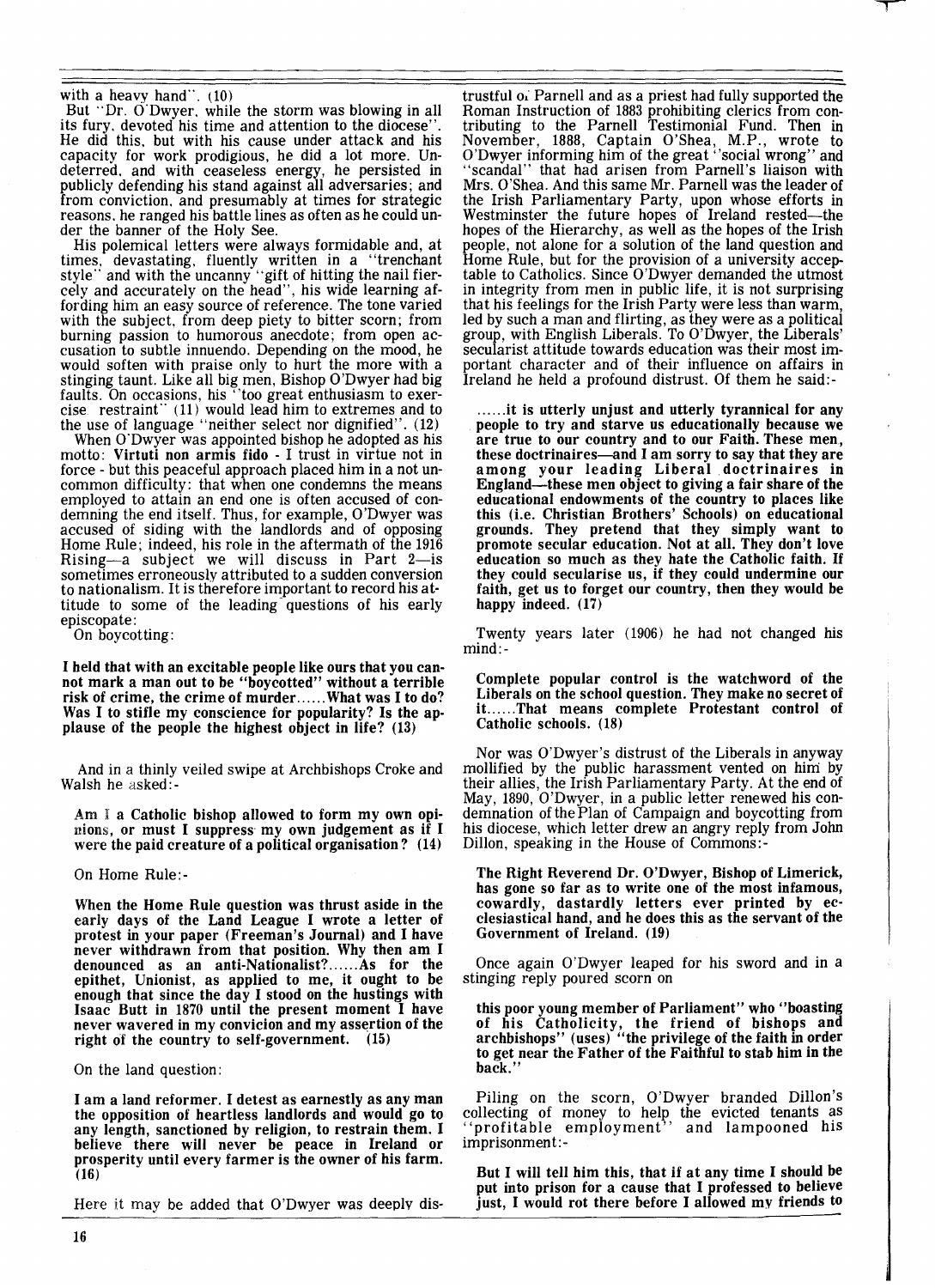

#### ST. JOHN'S CATHEDRAL

prophecy.<br>O'Dwyer's aspersions on the integrity of John Dillon Presumably it was an English Catholic who, signing<br>proved too much for Dillon's friends. Deeply hurt and himself "Romanus", wrote a letter to the **Times** of Lo with his final humiliation their patent aim, National don expressing his feelings on the grave issues exemwith his final humiliation their patent aim, National don expressing his feelings on the grave issues exem-<br>League brances from "half a dozen counties" organised plified by the ostracism of O'Dwyer--the probable feel-<br>yet

Present, with thousands of nationalist supporters, were twelve M.P.'s, fourteen Town Councillors, the Town Clerk, the Chairman and his Board of Guardians, the City High Sheriff and others of important rank. It was as if the civic leaders of Limerick had risen in mutiny to disown their bishop. And the agenda was a short one: to extol Dillon and condemn O'Dwyer. It was August, 1890, and over two years had passed since the first hostile rally had publicly condemned "this strong-minded cleric". In the meantime, Dillon had been to jail, had been released on account of ill-health and had been to Australia to collect funds for the cause.

Even though it was Horse Show Week in Dublin, the press of the succeeding days-at home and overseas-overflowed with reports and commentaries on the Limerick meeting, with  $\overrightarrow{O}$ 'Dwyer, the villain of the hour, in the vortex of a storm of recrimination. Little need be said about the Limerick demonstration. It was an intensified version of that of May, 1888, with this addition: that Dr. O'Dwyer was now proclaimed a liar, to the cheers of the throng. The city's two leading Catholic citizens—th Mayor and the Chairman of the Board of Guardians-proposed and seconded the resolution and their words mirrored the prevailing mood: -

#### The proposer (Stephen O'Mara) :

Did they believe that any one of the aspersions contained in his Lordship's letter was true? (No, No). Was John Dillon not an unselfish, untiring and patriotic servant of their cause? (Yes, Yes). Did he ever go to the Antipodes to beg for himself? (Cries of No.) Then he Mr. O'Mara said that the vast meeting had branded that letter and these accusations as a deliberate lie. (Loud cheers).

The seconder (J. McInerney):

He was the first man who told Dr. O'Dwyer that the odious charges he preferred against Mr. Dillon and the Irish Party were lies (cheers)......They would tell the Bishop, and even the Pope of Rome if necessary, that while they would be led by them in religious matters, **in**  politics they knew their own duty and were determined to follow it. (Applause). (21)

The hero of the day, John Dillon, and William O'Brien-two gifted orators-both mauled O'Dwyer to the great delight of the crowd.

A few days later it was announced that O'Brien, his wife and Dillon were received at the Palace, Thurles, as guests of Archbishop Croke. But by now, after more than two years of this gruelling charge and countercharge, signs were appearing that the tide was turning in O'Dwyer 'S favour.

All along he had the support of the Irish and English Tory press, but since the Tories were English of the English, it is difficult to assess the significance of their support to the ultimate outcome. At the same time, it must be recalled that amone the English Catholics were send up a miserable whine for my release from every men of standing and influence; among them the Duke of end of the country on the plea of health, and that if I Norfolk, the Marquis of Ripon, Earl Denbigh, Baron end of the country on the plea of health, and that if I Norfolk, the Marquis of Ripon, Earl Denbigh, Baron sneaked out thus and then went off to the Antipodes un- Howard and Sir Alfred Trevelyn. Of the English til the storm blew over and my vows to defy the Act of Hierarchy, the leading prelate, Cardinal Manning of Parliament under which I had been imprisoned were Westminster, was a sterling Home Ruler and an intimate forgotten, he might call me a dastard without fear of friend and counsellor to Croke and Walsh, but at least two contradiction.'' (20) of the remainder, Dr. Herbert Vaughan of Salford and<br>Dr. James Laird Patterson, Bishop of Emmaus, strongly<br>Having read this letter, Dillon wrote in his diary, ''I supported O'Dwyer. Vaughan's support Having read this letter, Dillon wrote in his diary, "I supported O'Dwyer. Vaughan's support was certainly of think that gentleman is finished"—an erroneous consequence, since he was proprietor of The Tablet, an prophecy.<br>i

ings of most English, and, indeed, of many Irish Catholics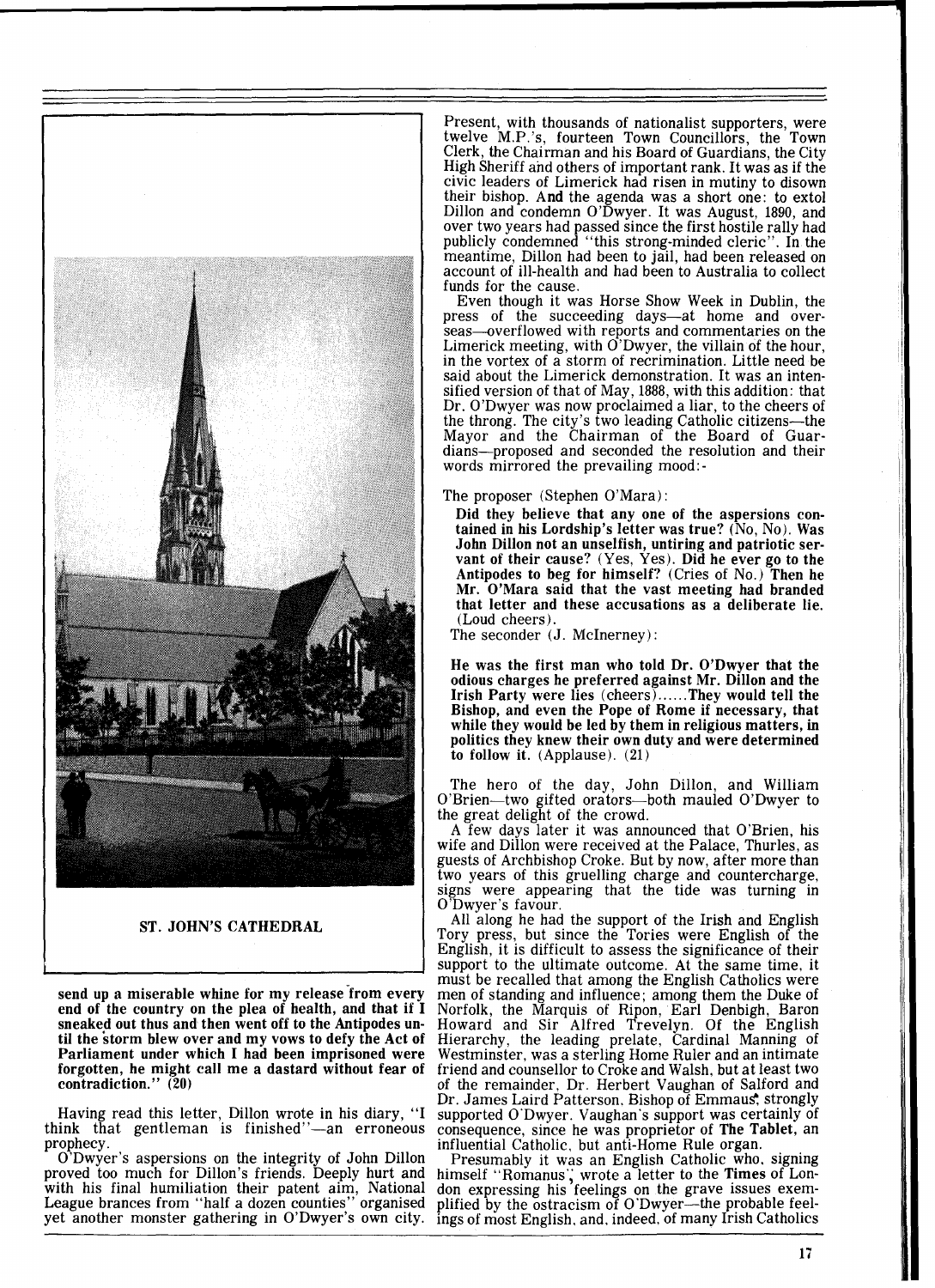as well, feelings tinged with anxiety that things were getting out of hand, to the peril of the Church.

Headed "Parnellites or Catholics", "Romanus's" letter reads, in part, as follows:-

......the Limerick orators were not...content to justify their action by abstract reasoning of their own; they sought to crush their opponent by authority. 'There is not one Bishop in Ireland who will take his stand beside Dr. O'Dwyer and adopt his sentiments', said Mr. Dillon, 'he stands alone today and I thank God for it'. Mr. O'Brien went further and contrasted Dr. O'Dwyer's conduct with 'the highest and most illustrious of the Bishops and Archbishops of Ireland: O'Brien boasted that his crowd contained nine-tenths of the 'beloved Bishops and Archbishops of Ireland' and he pointed to the 'illustrious figures' of Drs. Croke and Walsh, 'shining in the forefront of the Parnellite battle'. To this challenge Dr. O'Dwyer has replied in a letto controvert......Dr. O'Dwyer meets O'Brien's boast that Croke and Walsh are on his side by saying they are not, and even if they were, he would prefer to range himself with the Vicar of Christ, and O'Dwyer makes dear that his authority does not come from politi- cian's, nor from the clergy.

"Romanus" calls it "a momentous controversy" and slams the Freeman's Journal and United Ireland which charges O'Dwyer with "crying out" about a "schism" in the Irish Church and (United Ireland) sums up the situation "in words pregnant with menace to the Holy See".

It is well to make it plain even as far as Rome that in that schism it is His Lordship of Limerick on one side and the Irish people with their priests on the other.

"Romanus" goes on to ask:-

Will the Bishops maintain their conspiracy of silence in the face of utterances such as these? That silence is now being openly interpreted by Parliament speakers......as approval of condemned methods. If the Bishops do not promptly deny the interpretation the common sense of mankind will infer that it is correct. It is idle to treat the controversy as Dr. Walsh does as a mere 'angry dispute' and 'unhappy wrangling', 'a dispute which in any of its aspects—political, personal, etc., he would not like to get involved.' (22)

Nor was "Romanus" the only supporter of O'Dwyer. True, they did not express themselves openly but in private correspondence they assured him that in his crusade he was not alone:-

Aubrey de Vere, in one of several letters, informed him:- I have had a letter from Father Ryder of the Birmingham oratory speaking in euphemistic terms of your published letter, and I have no doubt that he speaks Cardinal Newman's opinion no less than his own. Lord Tennyson's son writes of it in similar terms and speaks, I am certain, for his father, the Poet, as well as for himself.

And Bishop (later Cardinal) Herbert Vaughan of Salford asked O'Dwyer :

Are there really no Irish bishops besides yourself who have the courage to speak out boldly with the Pope?

and he added:

You alone have redeemed the honour of the Episcopate in Ireland; that is what one hears in England on all

sides.

Wrote Fr. J.S. Flanagan, P.P., Adare:

It seems to me that having done your duty and acted on the dictates of your conscience you will have to undergo a certain amount of humiliation for a time, owing to your isolated position and your open rejection by Croke and Walsh, if not indeed all the Bishops—but the day will come when your conduct will be justified before the world.

Father Flanagan was right. Two months after this letter was written, in November, 1890, Captain O'Shea was granted a Decree Nisi in the London Divorce Court in an undefended action, and in June, 1891, Parnell married Mrs. O'Shea. The trend of events had rapidly changed and by this time

The Irish bishops had arrived at the conclusion, some of them reluctantly, that,as Cardinal Logue put it to Walsh, Bishop O'Dwyer's analysis of the conflict between politics and religion was correct, 'however intemperate he may be, he is right at bottom'. (23)

And as the Irish Parliamentary Party split in disarray after the "disgrace of recent events" and the Hierarchy, mortified and worried, repudiated Parnell, O'Dwyer's stand was vindicated from the viewpoint of the Church, and his stature and prestige enormously enhanced. He was now one of the most influential bishops in the contemporary Hierarchy, indeed second in influence only to minded liaison with Dr. Croke of Cashel, the suffragan of Limerick, through his highly individualistic behaviour, had well and truly broken.

- Vexilla Regis (1966), p. 32: Maynooth in Revolution by Very Rev. W. Lillis, P.P.
- Miller, Dr. David W:- Church, State and Nation in Ireland, 1898-1921, pp. 12/13.
- Term used by Dr. David W. Miller in letter, dated 18 June, 1974, to author.<br>4. Edward Thomas (O'Dwyer).
- 
- 
- Strike, strike quickly.<br>Walsh, Rev. Patrick J.: William J. Walsh, 6. Archbishop of Dublin, p. 369.
- Limerick Reporter and Tipperary Vindicator, 26 May, 1888, The Mayor was A.L. O'Keefe, Nationalist Catholic M. P.
- Limerick Chronicle, 29 May, 1888; the "Great Rock of Cashel" was, of course, Archbishop Croke.
- United Ireland, 2 June, 1888.
- Begley, John Canon, The Diocese of Limerick, Vol
- 
- 11, p.570.<br>
11. Cork Examiner, 20 August, 1917, Obituary.<br>
11. Irish Monthly, 1917-18, series of four articles, The Most Rev. E.T. O'Dwyer, by Richard Canon O'Kennedy, P.P. (Vol. 1918, p.29)<br>13. Freeman's Journal, 13 June, 1888.
- 
- 14. Ibid.
- 15. Freeman's Journal, 19 Dec., 1887.
- Limerick Reporter and Tipperary Vindicator, 12
- June, 1888.17. Ibid, 12 Oct. 1886. 18. Freeman's Journal, 12 Jan. 1906.
- **<sup>19</sup>**Irish Historical Studies Vol. XIV, No. 56, Sept., 1965, p. 339.
- 
- 20. Ibid. p. 340.
- 21. Limerick Chronicle, 26 Aug., 1890.
- 22. The Times, 28 Aug., 1890.
- 23. O'Farrell, Patrick, Ireland's English Question, p. 198.

(Part 2 of this article will include a condensed biography of Bishop O'Dwyer and an account of some of his celebrated controversies in Limerick).